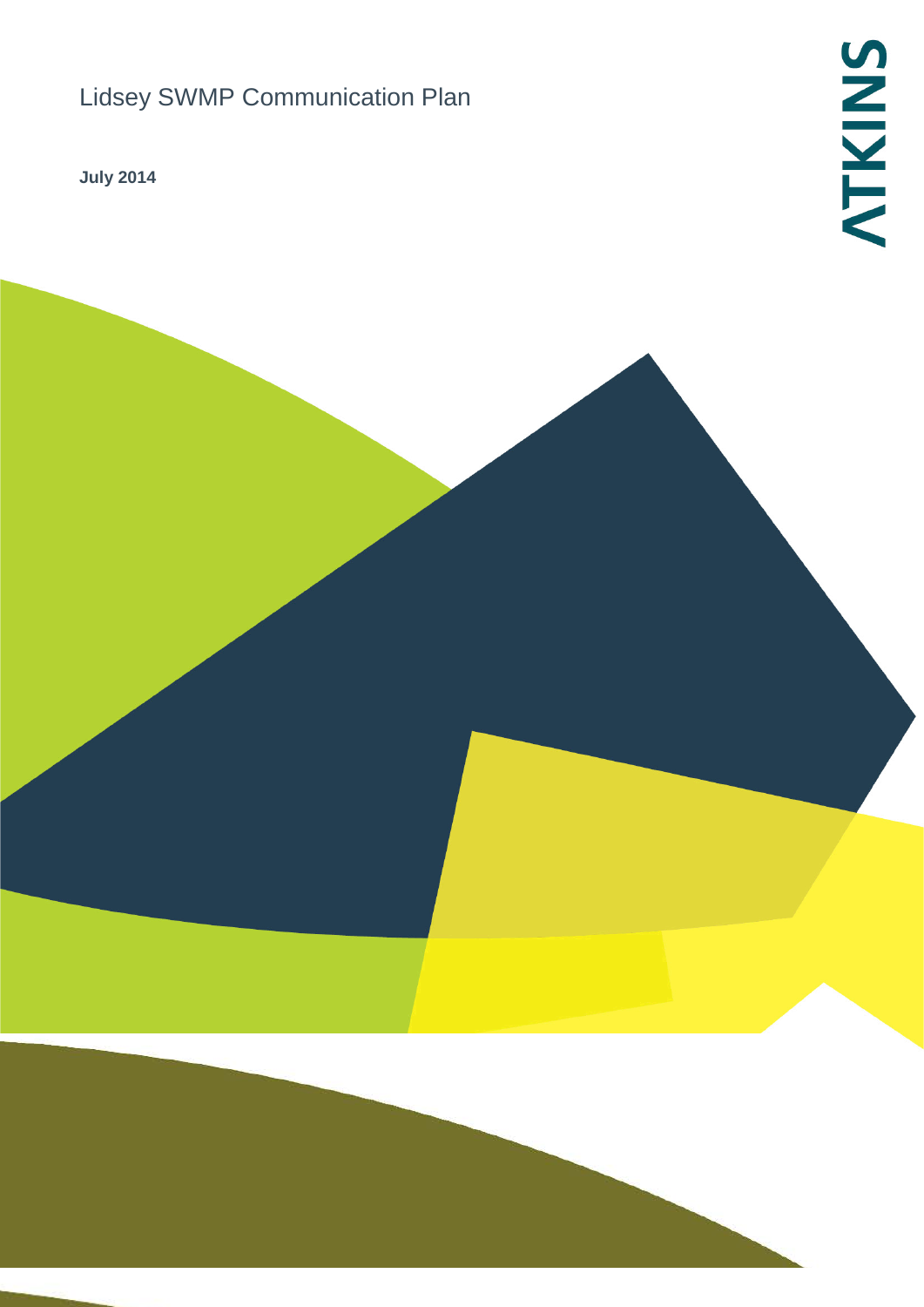## **Notice**

This document and its contents have been prepared and are intended solely for West Sussex County Council's information and use in relation to the Lidsey Surface Water Management Plan.

Atkins Ltd assumes no responsibility to any other party in respect of or arising out of or in connection with this document and/or its contents.

This document has 16 pages including the cover.

### **Document history**

| Job number: 5123679 |                      |              | Document ref: 5123679 / 61 / DG / 4 |                         |             |                  |  |
|---------------------|----------------------|--------------|-------------------------------------|-------------------------|-------------|------------------|--|
| Revision            | Purpose description  | Originated   | Checked                             | Reviewed                | Authorised  | Date             |  |
| <b>Rev 1.0</b>      | <b>Initial Draft</b> | Neil Kirsopp | Matt<br>McDonald                    |                         |             | <b>July 2013</b> |  |
| <b>Rev 1.0</b>      | <b>Draft</b>         |              | Matt<br>McDonald                    | Paul<br><b>Brayshaw</b> | Andy Taylor | <b>July 2014</b> |  |
|                     |                      |              |                                     |                         |             |                  |  |
|                     |                      |              |                                     |                         |             |                  |  |
|                     |                      |              |                                     |                         |             |                  |  |
|                     |                      |              |                                     |                         |             |                  |  |
|                     |                      |              |                                     |                         |             |                  |  |
|                     |                      |              |                                     |                         |             |                  |  |
|                     |                      |              |                                     |                         |             |                  |  |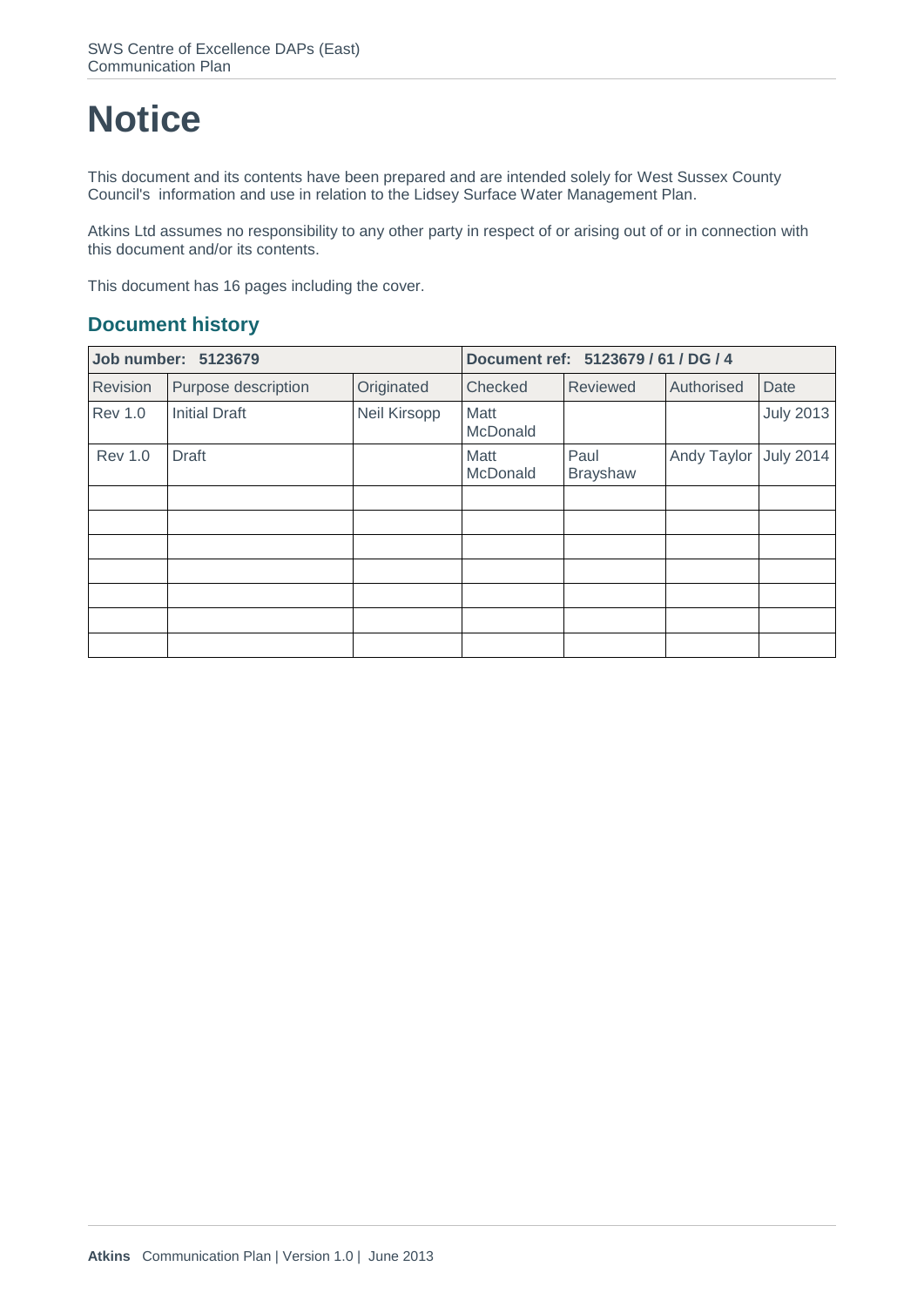# **Table of contents**

## **Chapter Pages**

| 1.                                                         | <b>Background</b>                       |                                    | 5      |
|------------------------------------------------------------|-----------------------------------------|------------------------------------|--------|
| 1.1.                                                       |                                         | Catchment Introduction             | 5      |
| 1.2.                                                       | <b>SWMP Background</b>                  | 5                                  |        |
| 1.1.                                                       | <b>SWMP Core Aims</b>                   | 6                                  |        |
| 1.2.                                                       | SWMP Roles and Responsibilities         | 6                                  |        |
| 2.<br>2.1.                                                 | <b>Objectives</b>                       | <b>Communication Objectives</b>    | 9<br>9 |
| 3.                                                         |                                         | <b>Communications Strategy</b>     | 10     |
| 3.1.                                                       | <b>Current Communication Activities</b> | 10                                 |        |
| 3.2.                                                       | <b>Target Audience</b>                  |                                    | 10     |
| 3.3.                                                       | Tools                                   |                                    | 10     |
| 4.                                                         |                                         | <b>Conclusions/Recommendations</b> | 13     |
|                                                            | <b>Appendices</b>                       |                                    | 13     |
|                                                            | Appendix A.                             | <b>Communication Organogram</b>    | 14     |
| <b>List of Consultants and Requirements</b><br>Appendix B. |                                         |                                    | 15     |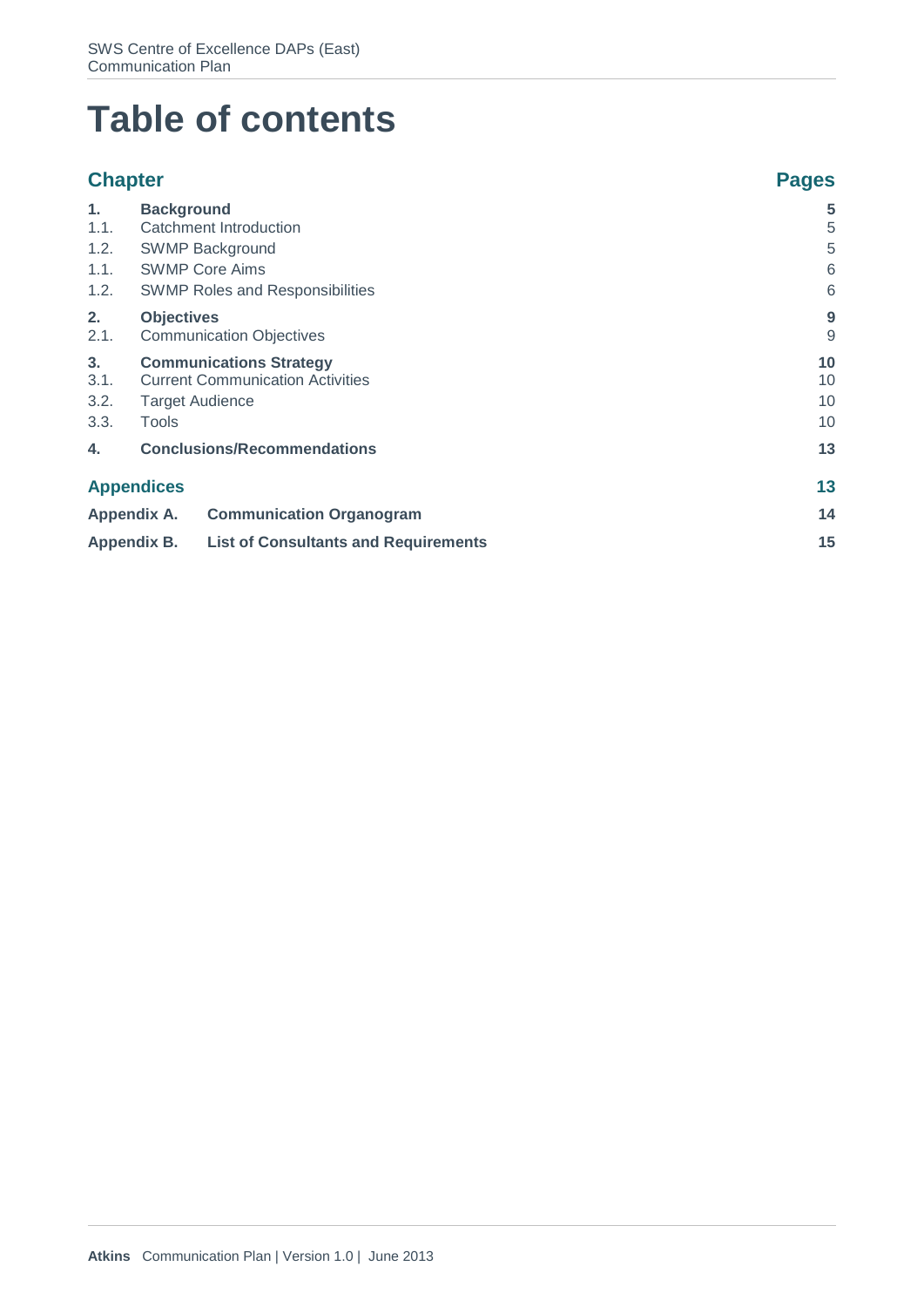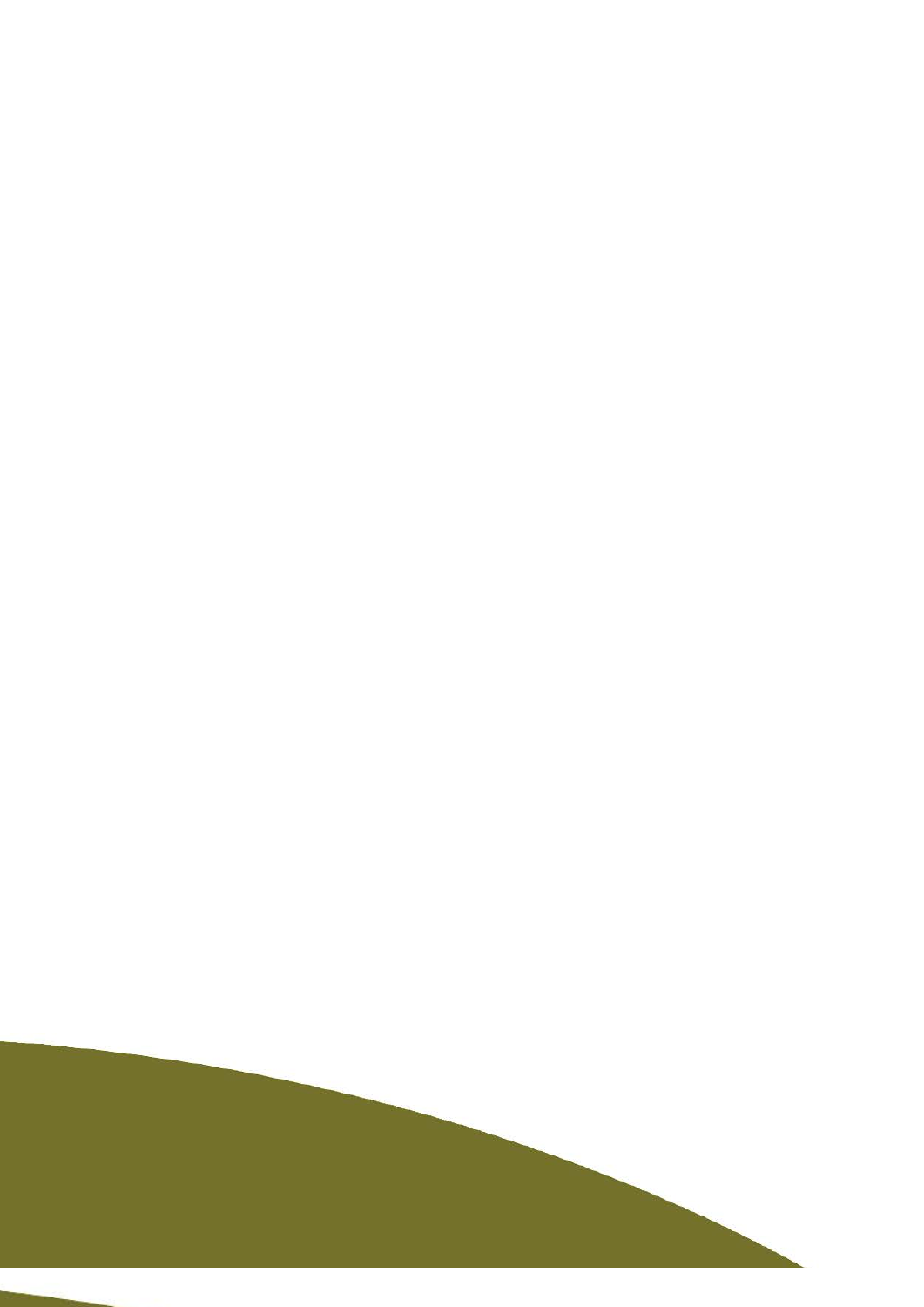## <span id="page-4-0"></span>**1. Background**

## <span id="page-4-1"></span>**1.1. Catchment Introduction**

In January 2013, Atkins was appointed by West Sussex County Council (WSCC) to prepare a Surface Water Management Plan (SWMP) for Barnham including the areas of Eastergate, Elmer, Felpham, Middleton-on-Sea, Walberton, Woodgate and Yapton. As the study area comprises the entire Lidsey Wastewater drainage catchment the study has been titled Lidsey SWMP.

This Surface Water Management Plan has been prepared by Atkins working in Partnership with West Sussex County Council (WSCC), Arun District Council (ADC), Southern Water Services (SWS) and the Environment Agency (EA), in accordance with the Surface Water Management Plan Technical Guidance issued by Defra in March 2010. In response to changing policy requirements, and better information this report should be subject to regular review and updated as required.

### <span id="page-4-2"></span>**1.2. SWMP Background**

Following the severe flooding that occurred in many parts of the UK in the summer of 2007, the government commissioned Sir Michael Pitt to undertake a comprehensive and independent assessment of the flooding that took place, and what we might do differently. The final report 'The Pitt Review: Lessons learned from the 2007 floods' was published in June 2008.

In the report Pitt highlighted that the impact of climate change means the probability of events on a similar scale happening in future is increasing. The Review calls for urgent and fundamental changes in the way the country is adapting to the likelihood of more frequent and intense periods of heavy rainfall.

The Government's response to the Pitt Review agreed with Sir Michael Pitt's recommendations and published an action plan an action plan for Government, local authorities and others to implement.

One of these recommendations was to improve the management of flood risk locally.

Surface Water Management Plans (SWMPs) were introduced as a key tool in better surface water management. A SWMP focuses on reducing flood risk to existing development; however, it also influences the management of surface water for future development in the next 100 years.

Partnership working is essential to ensure that a consistent and holistic approach is taken in surface water management.

A Surface Water Management Plan in Lidsey will help understand the actions required to alleviate flooding within the catchment, and some work has already been undertaken to gain an understanding of the mechanisms that occur within the catchment.

The Key Partners identified in the Lidsey Surface Water Management Plan are:

- West Sussex County Council (WSCC) (Lead Partner).
- Southern Water Services (SWS).
- Arun District Council (ADC).
- The Environment Agency EA).

This SWMP Communication Plan highlights the integrated approach which allows the planning of effective surface water management measures, which will ultimately contribute towards the development of a sustainable community.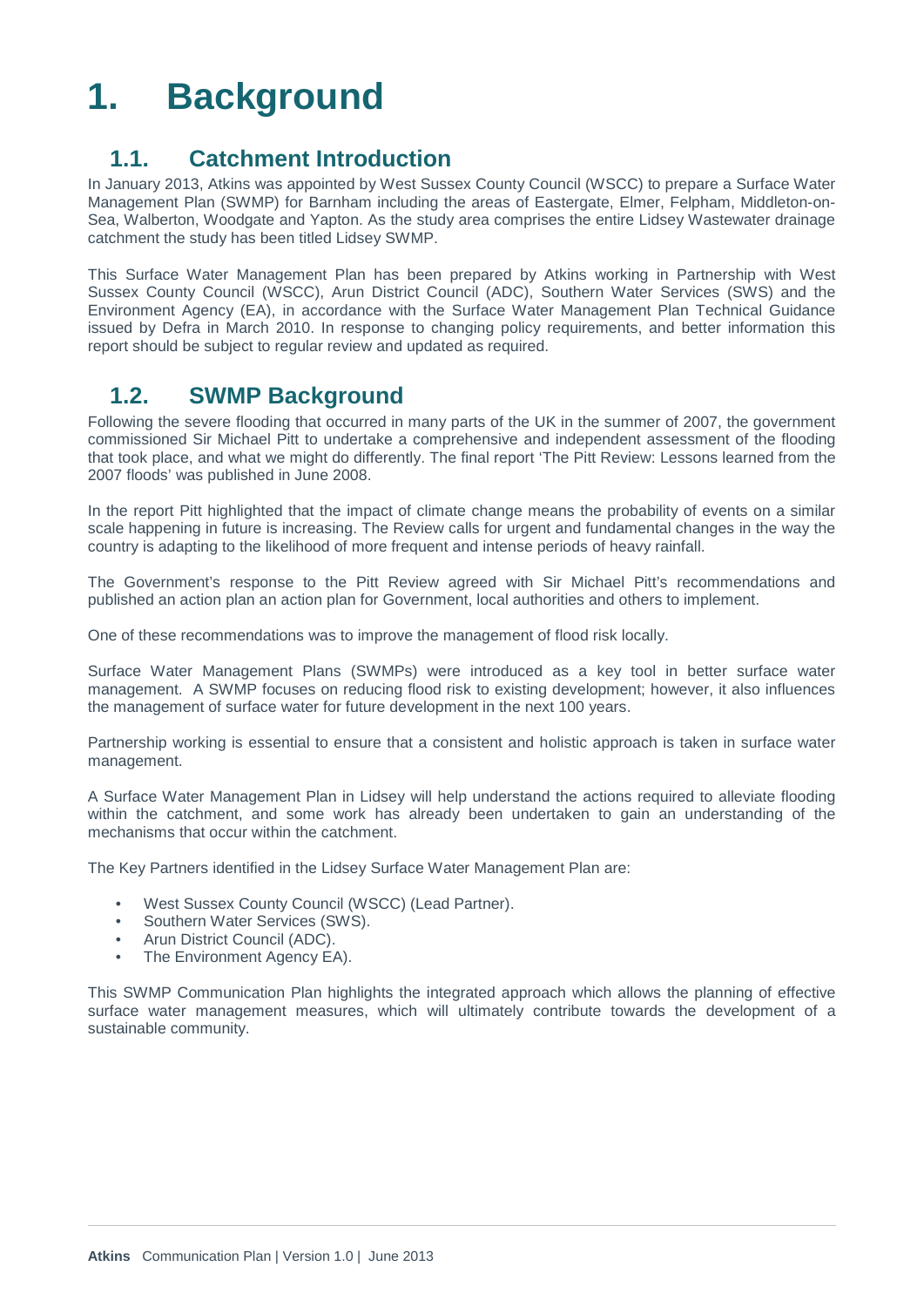## <span id="page-5-0"></span>**1.1. SWMP Core Aims**

An important part of a SWMP is the establishment of objectives. This ensures all Partners have a stake in the direction of the SWMP. The objectives will allow clarity and transparency throughout the scheme and help focus the Partners on the desired outcome and comprise of the following:

- **Develop understanding of surface water flood risk.** Consideration of growth, climate change and urbanisation shall be included within the SWMP study area.
- **Identify, define and prioritise Local Flood Risk Zones** (LFRZs) and undertake more detailed evaluation of the critical drainage infrastructure.
- Identify recommendations which provide an integrated management involving a holistic approach to **improve emergency planning and land use planning**. Production of flood mapping and flood risk mapping based on the data available will provide a clear overview of the predicted 'at risk' locations from main river / coastal flooding, surface water (Pluvial) flooding, ground water flooding.
- **Establish and develop Partnerships between key Stakeholders.** Provide a structure to enable data sharing, sharing of resources, skills. Promote coordination and collaboration.
- **Communicate flood risk to Stakeholders**. Identify the flood risk and critical flood risk assets. Agreement of mitigation measures, responsibilities and actions.
- **Identify 'Quick Win' opportunities** which will reduce flood risk or consequence of flooding. Any opportunities will become apparent during the Risk Assessment phases and will be communicated to the Partners. Identifying and implementing such activities may offer immediate improvements to the performance of the drainage assets and offer improved flood resilience to residents.
- The output from the SWMP will be a report documenting the work undertaken, the flood needs identified and an action plan of further work. Partners and Stakeholders shall take ownership and responsibility of the **"live action plan"** committing to delivering and maintaining this as a live document as measures and recommendations are progressed.

## <span id="page-5-1"></span>**1.2. SWMP Roles and Responsibilities**

The responsibilities have been identified as follows:

#### **a) West Sussex County Council (WSCC)**

The Flood & Water Management Act 2010 created a new role for upper tier (Tier 1) authorities as "Lead Local Flood Authorities" (LLFA) with responsibilities for different aspects of flood and water management and to deliver flood risk alleviation and mitigation measures. The role of the LLFA is to take on responsibility for leading the co-ordination of flood risk management in their areas. It is not to take over the roles and responsibilities of these organisations. In carrying out the lead role, WSCC's key duties, responsibilities and powers, imposed by the Flood and Water Management Act 2010, include:

- i. Investigate Flood Incidents LLFA have a duty to assess and record significant flood events in their area in order to understand their cause and ensure that appropriate agencies play their role in the effective management of flooding incidents and recovery. An example of this duty being carried out by WSCC relates to the June 2012 flooding which impacted on many towns across the county. A report was prepared and issued detailing the impact and actions to reduce future flood risk.
- ii. Asset Register LLFA have a duty to establishing and maintain a register of flood risk management assets, recording each structure, with details of ownership, condition. Those assets recorded shall be considered to have a significant effect on flood risk.
- iii. SUDS Approval Body (SAB) LLFA have a duty to approve, adopt and maintaining Sustainable Drainage Systems (SUDs) that meet National Standards for development. This role is currently due to commence in April 2015 at the earliest.
- iv. Local Flood Risk Management Strategies Developing, maintaining and applying, in consultation with key Stakeholders, a Local Flood Risk Management Strategy which will include risks from surface water run-off, ground water and ordinary watercourses. Preparing Surface Water Management Plans for areas of greatest risk. Establishing local management arrangements with other key Stakeholders to ensure delivery of effective joined up management of flood risk.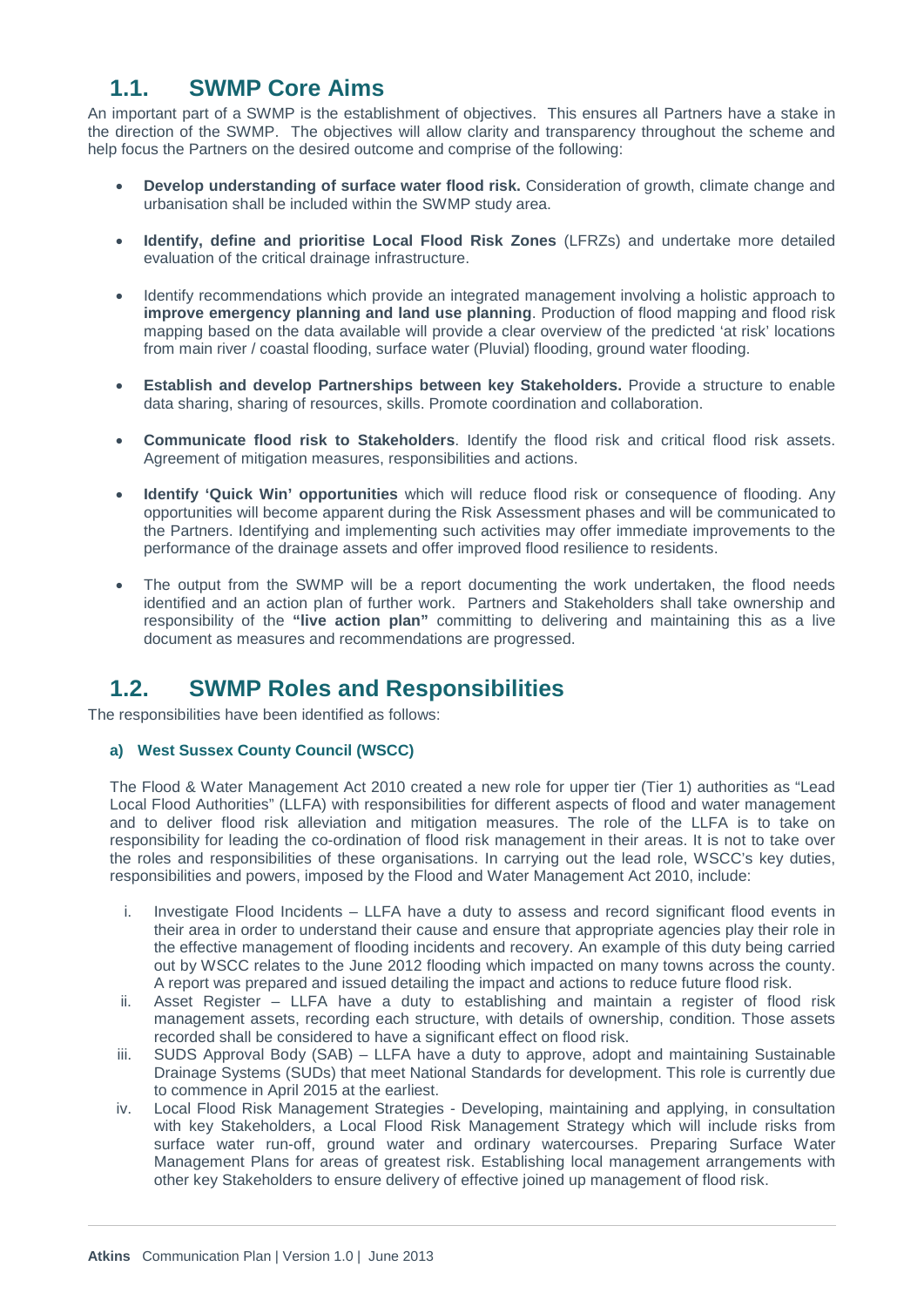- v. Works Powers LLFA have the powers to do work to manage flood risk from surface water runoff or ground water. LLFA have the power to exercise works under the Land Drainage Act 1991.
- vi. Designation Powers LLFA have the power to designate structures and features that effect flood risk.
- vii. Perform as a Category 1 responder to flood incident under the Civil Contingencies Act, including dealing with recovery and resulting homelessness.
- viii. Maintain ditches and balancing ponds on District owned land.
- ix. A duty to contribute towards the achievement of sustainable development in the exercise of flood risk management functions and to have regard to any ministerial guidance on this topic.

This SWMP this shall be providing evidence to support the LLFA responsibilities for points i, ii, iii and iv.

#### b) **Environment Agency (EA)**

The West Sussex Draft Local Flood Risk Strategy sets out the following list of responsibilities for the EA, which typify their national obligations:

- i. Operate as the strategic overview of all types of flooding.
- ii. Responsible for flood risk management on Main Rivers and the coast.
- iii. Responsible for EA reservoirs, and, to regulate and enforce the Reservoirs Act 1975 on other reservoirs with capacity over 10,000m<sup>3</sup>.
- iv. Duty to be subject to scrutiny from Lead Local Flood Authorities.
- v. Carrying out flood risk management functions in a consistent manor with the national and local strategies, reporting to ministers on flood risk management and implementation of strategies.
- vi. Powers to request information for any person in relation to flood risk management concerning EA functions.
- 
- vii. Power to designate structure and features with flood risk significance.<br>
Vili. To be a statutory consultee to the Sustainable Drainage Systems App To be a statutory consultee to the Sustainable Drainage Systems Approving Body.
- ix. To be a statutory consultee to local planning authorities on flood risk matters.
- x. Perform as a Category 1 responder to flood incident under the Civil Contingencies Act.
- xi. Consent and enforce applications for works on Main Rivers.
- xii. A duty to contribute to sustainable development through flood risk management functions.

However for the Lidsey SWMP area the EA also operates as the Internal Drainage Board. (IDB) for which it is responsible for the following:

- i. Completion of maintenance work to a schedule to maintain drainage, as detailed on the EA website.
- ii. Use statutory powers to ensure those responsible maintain the flow of water in a watercourse and to modify or remove inappropriate structures within channels. Take the appropriate action against those who inappropriately modify the watercourse.
- iii. Responsible for reservoirs over 10,000m<sup>3</sup> within their boundary.
- iv. Power to exercise works under the Land Drainage Act 1991.
- v. A duty to contribute towards sustainable development.
- vi. Powers to undertake flood risk management works.
- vii. Undertake consenting on ordinary watercourse within their boundary.
- viii. Be a statutory consultee on the Sustainable Drainage Systems Approving Body.
- ix. Work alongside and together with neighbouring Internal Drainage Districts.
- x. Duty to be scrutinised from Lead Local Flood Authority democratic processes.
- xi. Duty to act consistently with the Local and National Strategy.<br>
20 yii. Power to designate structures and features that affect flooding
- Power to designate structures and features that affect flooding.

#### c) **Arun District Council (ADC)**

Arun District Council is a Tier 2 authority in the Lidsey SWMP area. Districts and Boroughs have the following roles and responsibilities as a Risk Management Authority:

- i. Power to designate structures and features that affect flooding.
- ii. Duty to act consistently with the Local and National Strategy.
- iii. Duty to subject to scrutiny from Lead Local Flood Authority democratic process.
- iv. Power to exercise works under the Land Drainage Act 1991.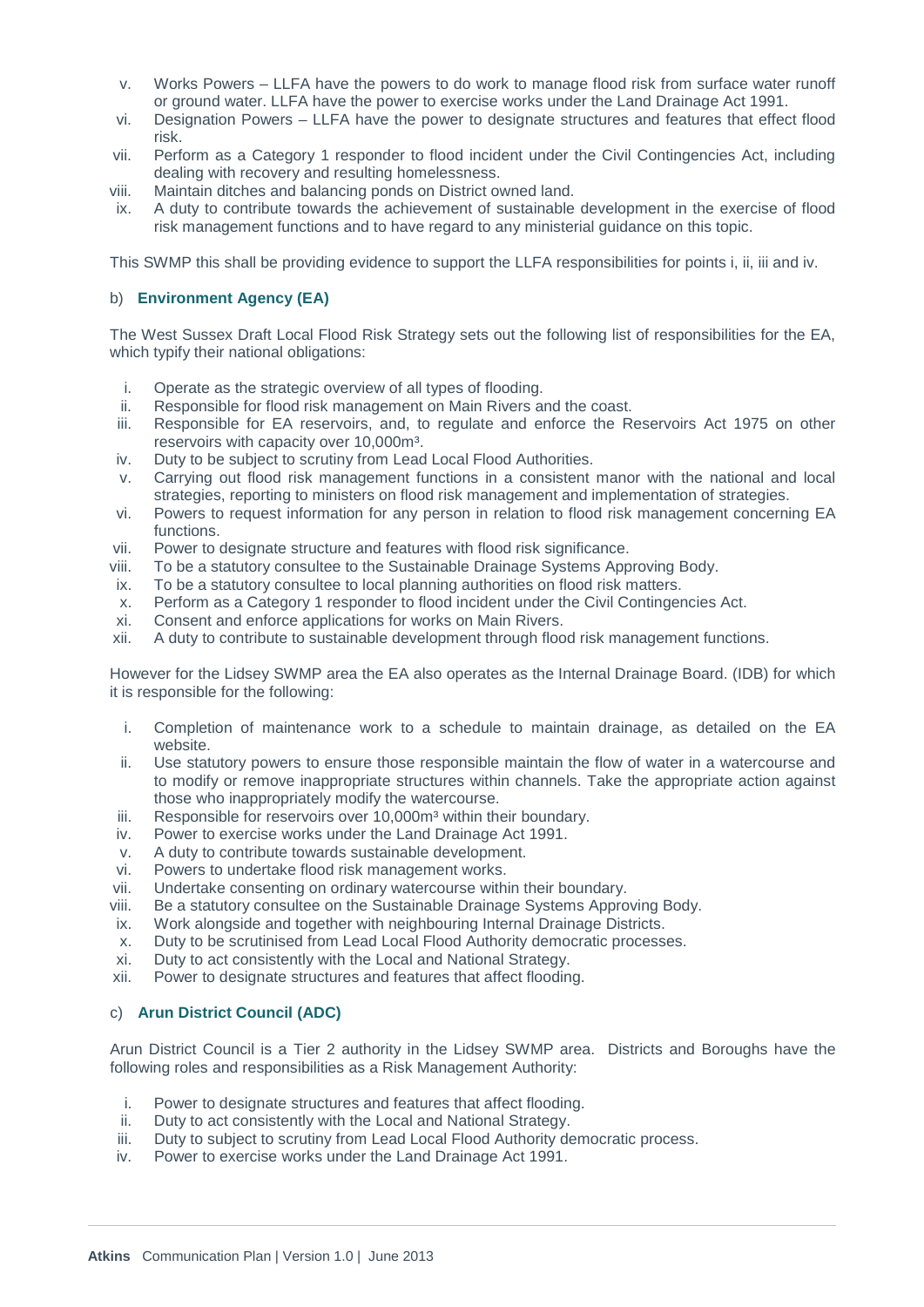- a. Powers to maintain watercourses that are not the responsibility of the riparian owners, as prescribed by the Enclosures Act.
- b. Use of statutory powers to ensure those responsible maintain the flow of water in a watercourse and to modify or remove inappropriate structures within channels. Take the appropriate action against those who inappropriately modify the watercourse.
- v. Perform as a Category 1 responder to flood incidents under the Civil Contingencies Act, including dealing with recovery and resulting homelessness.
- vi. Perform as the local planning authority and a duty to encourage the appropriate development and promote sustainable development.

#### d) **Southern Water Services (SWS)**

Southern Water has the following roles and responsibilities as a flood risk management authority:

- i. Duty to comply with the Water industry Act 1991.
- ii. Duty to adopt new build sewers where they have been designed to meet with the current Sewer for Adoption standards.
- iii. Duty to subject to scrutiny from Lead Local Flood Authority democratic process.
- iv. Duty to have regard for the National and Local Strategies.
- v. Manage public sewer flooding.
- vi. Perform as a Category 2 responder to flood incidents under the Civil Contingencies Act.
- vii. Adopt the principles established in the Drainage Strategy Guidance (OFWAT 2013) to support Partnership working.
- viii. Apply the principles from the Sewerage Risk Manual (SRM)  $4<sup>th</sup>$  Edition.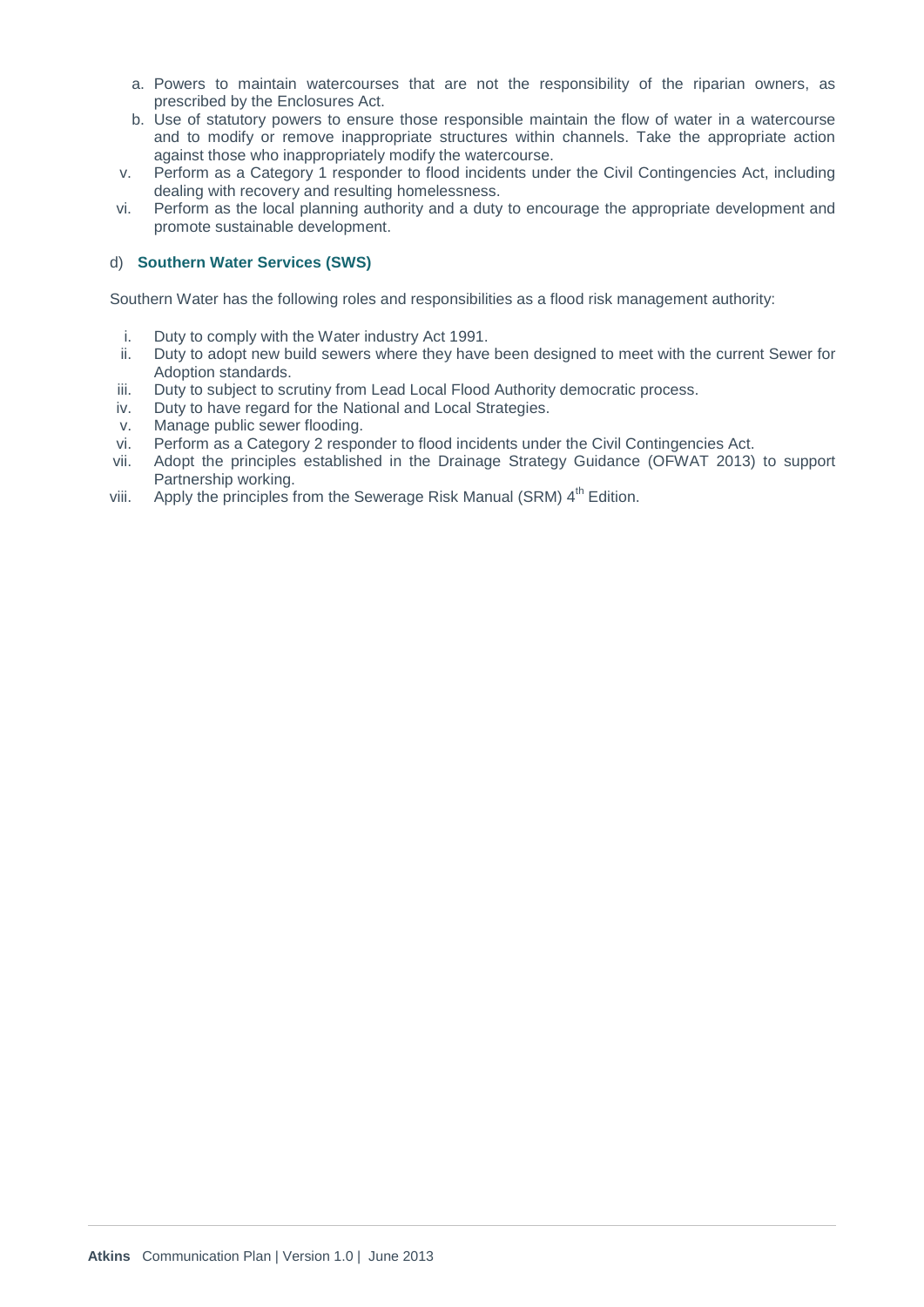# <span id="page-8-0"></span>**2. Objectives**

The SWMP aims at reducing surface water flood risk by reducing the likelihood and the impacts of flooding.

Surface water flood risk can be reduced via capital schemes and/or non structural measures.

- Capital Schemes generally involve construction to reduce the likelihood of flooding (as standalone schemes or as part of wider multi-objective schemes).
- Non structural measures reduce the consequences of flooding and can include putting policies and procedures in place to reduce risk.

WSCC wish to ensure good communication with those who are affected by any proposed works, and anybody living or working in close proximity of the proposed works throughout the duration of the project, keeping them involved in the process and regularly updated of all situations

## <span id="page-8-1"></span>**2.1. Communication Objectives**

The main communication objectives are as follows:

- Ensure that stakeholders remain informed of the progress of the study and schemes.
- To ensure stakeholders understand how the Surface Water Management Plan fits into the wider strategic view within West Sussex and how the plan will benefit West Sussex and its residents and businesses as a whole.
- To ensure stakeholders understand the aims of the schemes and the reasons for them being assessed and implemented.
- To engage with residents and businesses to ensure they "buy in". Ensure stakeholders / partners are appropriately involved.
- To ensure messages to those affected are consistent and co-ordinated. Messages are generally clearer from one source.
- To promote the role of all Key Partners in the project.
- To meet necessary consultation requirements at particular stages.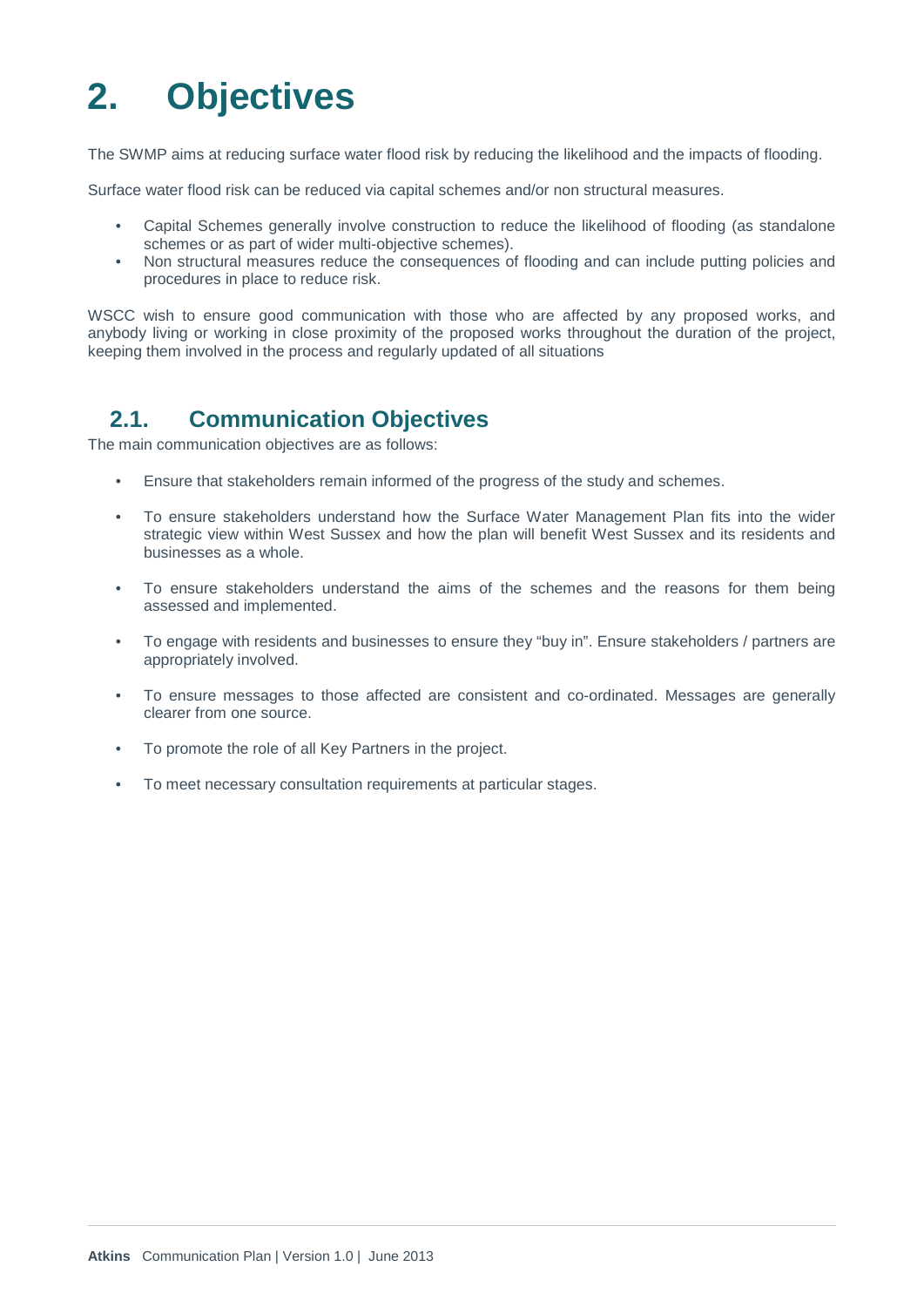# <span id="page-9-0"></span>**3. Communications Strategy**

WSCC is already engaged in communication with various organisations and individuals, including Key Partners, and intends to continue the dialogue to ensure that stakeholders remain informed throughout the process.

The process will be steered by the West Sussex Preliminary Flood Risk Assessments.

Appendix A: Communications organogram which sets about the communication dynamics for the SWMP study.

### <span id="page-9-1"></span>**3.1. Current Communication Activities**

As the SWMP is only at the early stages the duties and responsibilities of West Sussex CC are still being defined. The only communications that have taken place so far are those of meetings between West Sussex CC and other Key Partners and stakeholders involved in the SWMP.

### <span id="page-9-2"></span>**3.2. Target Audience**

Currently there is an undefined number of Strategic Flood Risk Zones (SFRZs) across the study area affecting residents and businesses.

However the potential target audience for information on the SWMP and any subsequent schemes include:

- Lidsey residents / businesses / Flood Groups
- **Statutory Consultees** 
	- o Environmental Agency (EA)
	- o English Heritage (EH)
	- o Southern Water Services (SWS)
	- o Highways Agency (HA)
	- o Natural England
- **External bodies** 
	- o Department of Environment, Food and Rural Affairs (DEFRA)
	- o Utility Companies
	- o National Flood Forum
	- Project managers
- Project team members
- Local media
- **Councillors**
- Local MPs

## <span id="page-9-3"></span>**3.3. Tools**

It is important that West Sussex CC communicate with the correct people through the appropriate channels, ensuring the right communication techniques are being adopted.

Below are various communication techniques that should be considered before, during and after the project:

- Media locally and nationally, including specialist media
- Public meetings, conferences, road shows and workshops
- Letters to residents (posted or hand delivered)
- Flood Fairs / Workshops
- Email
- Council external website
- Partners' websites
- Council intranet/staff magazine
- Connections (residents news paper internet and hard paper)
- Neighbourhood forums
- Public Consultations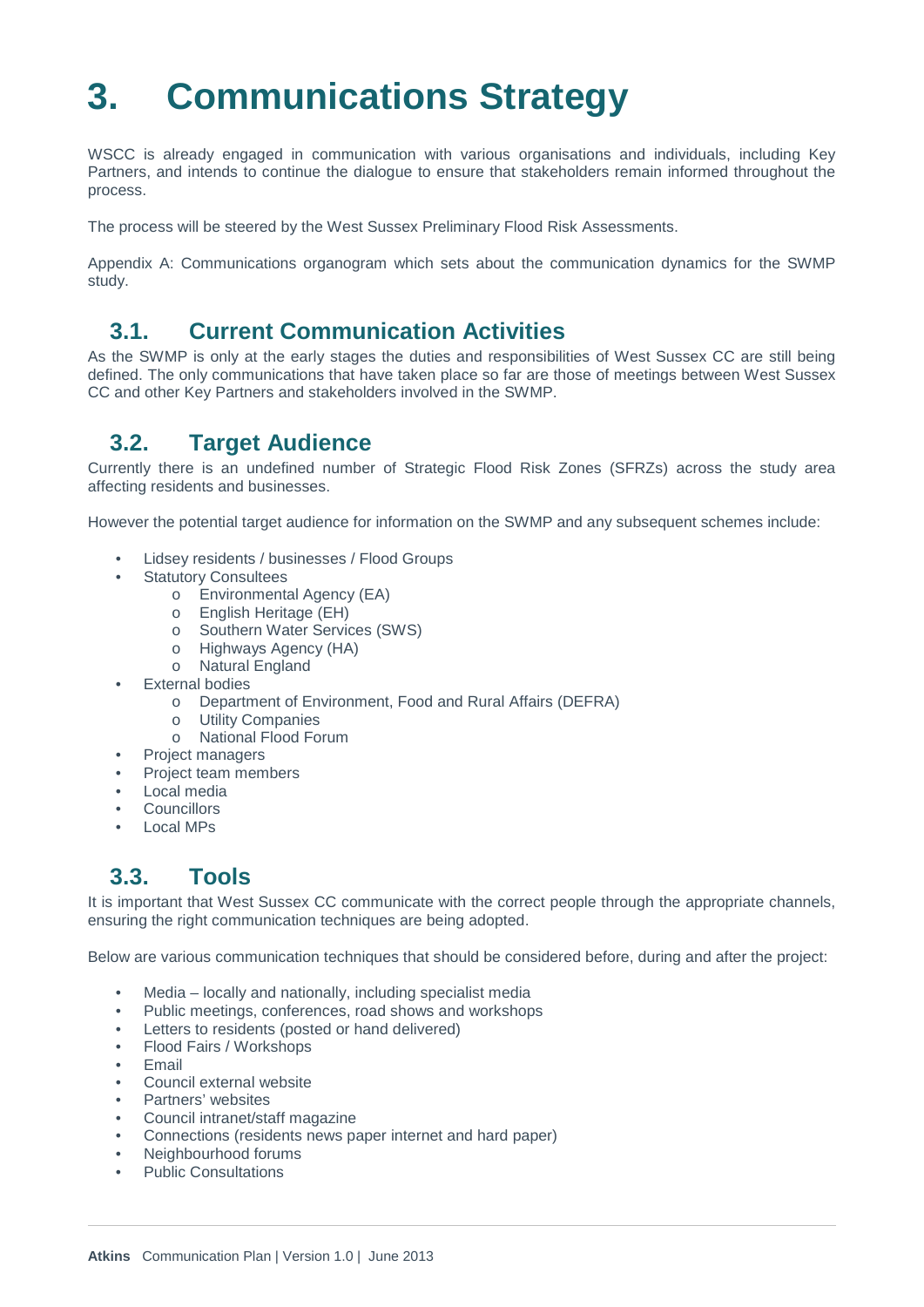#### **3.3.1. West Sussex Connections**

West Sussex Connections is a tabloid, full-colour paper that reaches over 359,000 households in West Sussex by Royal Mail, three times a year. This is Council's main publication, keeping both residents and businesses up to date with the latest news about services. A copy is distributed to every household in West Sussex. An article can be placed in Connections advising the public about the SWMP, any proposals, progress and dates and times of any public consultations during the works.

The paper can also be found in local libraries, schools, surgeries and help points across the County. It is also available to view online.

#### **3.3.2. Letter drops / Public Notices**

The use of letter drops and public notice boards shall be used where appropriate to inform of pending work / investigations. These letters may go out at all major milestones of any scheme and before any meetings in which the resident / business is directly affected inviting them to attend.

Letters produced by West Sussex CC can be distributed by hand directly to a targeted area. They would be intended for residents and businesses that are directly affected in the areas of works / investigations.

They can be produced to inform residents of the situation and stages of the scheme. The letters will also help in explaining to the residents exactly what measures the council are taking to ensure that whilst works are carried out, there is the lowest possible impact on them, their families or business throughout the project.

#### **3.3.3. West Sussex CC Website**

This website is the official West Sussex CC link to the Internet. It is understood that all departments within the council have their own dedicated page that is regularly updated.

This site will allow West Sussex CC to post as much information as possible about the SWMP and any scheme that may be implemented. It can include general progress, links to external bodies, FAQ's and plenty of information.

#### **3.3.4. Public Consultations (Flood Fairs)**

Where works are proposed, public consultations can be arranged to discuss with the public what West Sussex CC intend to achieve, enabling them to put forward their issues and concerns in a more direct manner.

Consultations could take place at various locations around the catchment to capture as many people as possible and gather their views on this important scheme.

#### **3.3.5. Love West Sussex**

Reporting flooding or operational issues using the 'Love West Sussex' application and website may also be a useful mode or data source to communicate and record flood issues. Details of this existing reporting system can be found at the following location<http://love.westsussex.gov.uk/Reports> . West Sussex are able to use this to capture further information relating to flooding issues affecting the highway, verges, subway/bridges and pavements. This website is shown in Figure 3.1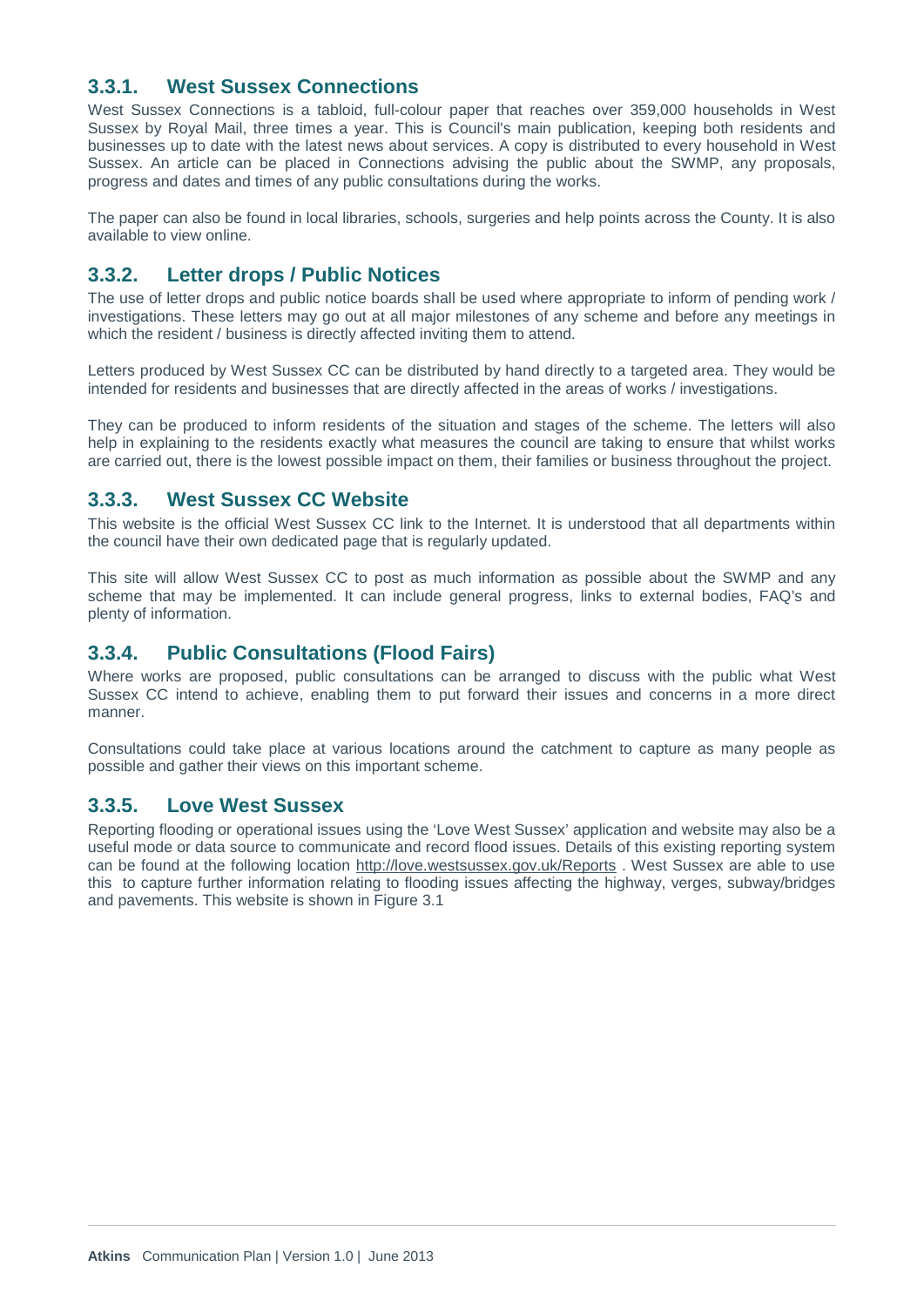Reports > Latest Report

#### **Latest Report**

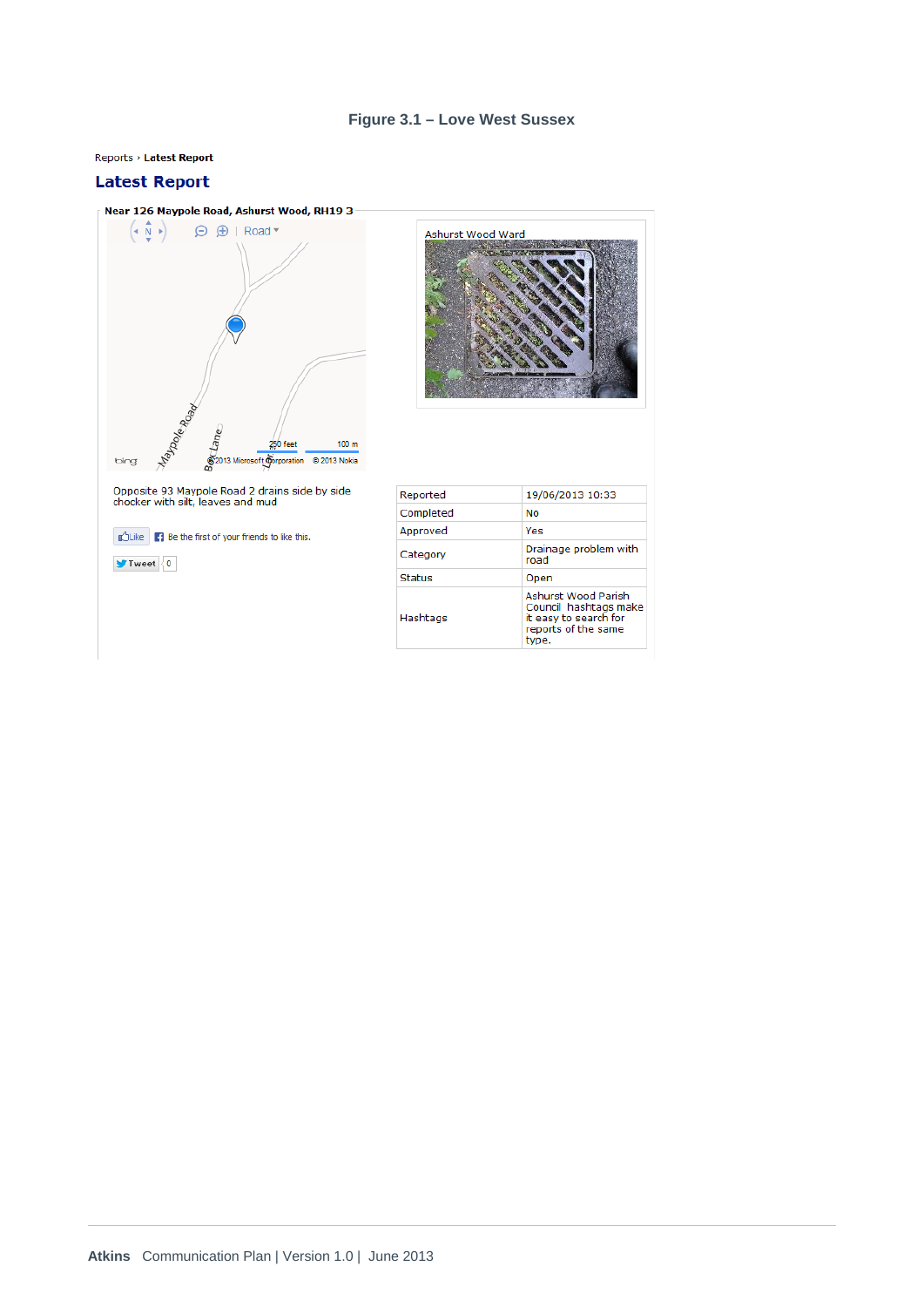# <span id="page-12-0"></span>**4. Conclusions/Recommendations**

The following conclusions should be focused upon:

- It is essential that that important information is put across to the target audience to gain 'buy-in'.
- The SWMP and any subsequent scheme(s) are vital for the catchment and its sustainable planning. It has an outcome that is worth working for as it will benefit the community.
- <span id="page-12-1"></span>• West Sussex County Council will take residents' and business' views into account and will work with them to ensure the maximum benefit with minimum of inconvenience.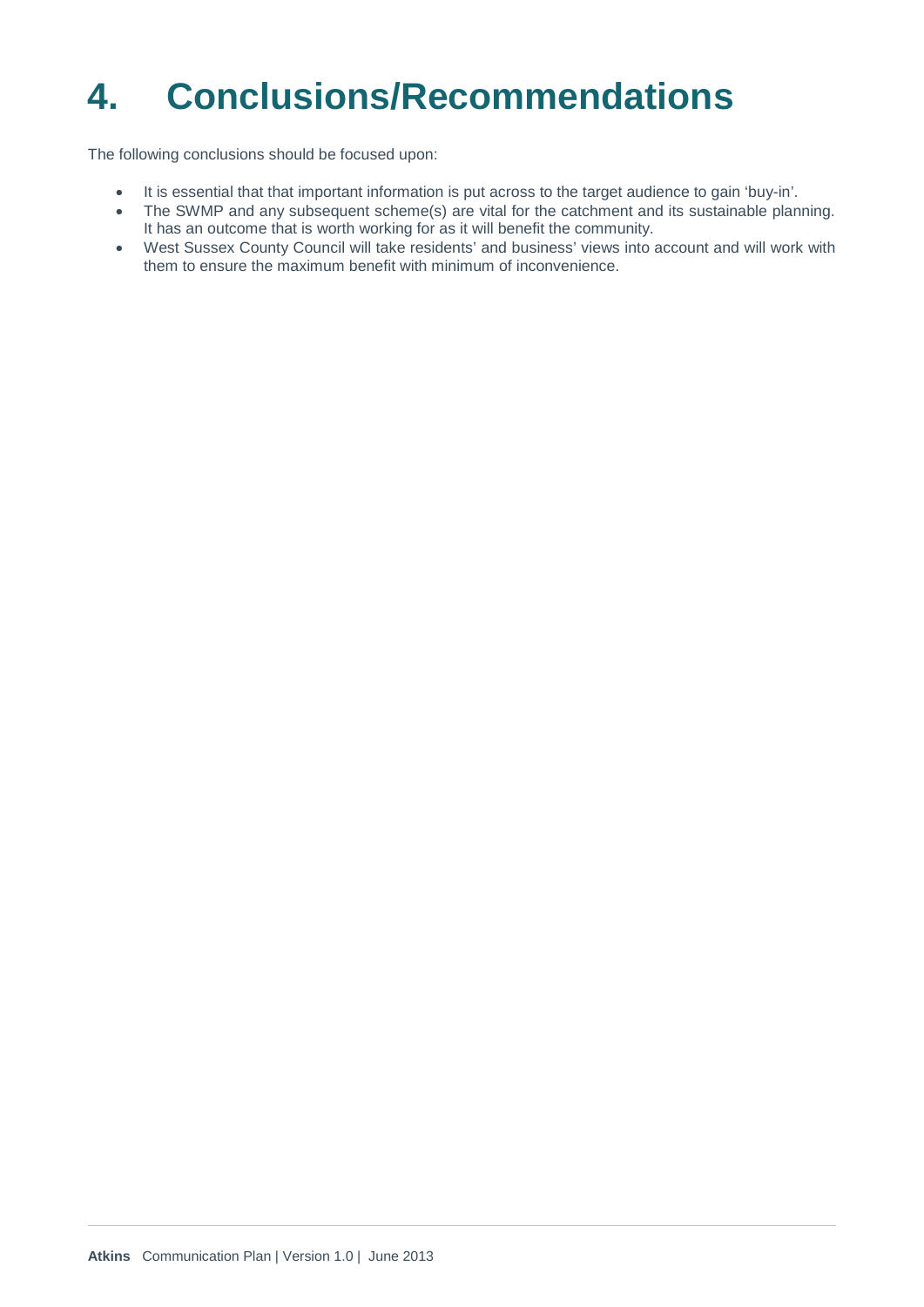## **Appendix A. Communication Organogram**

<span id="page-13-0"></span>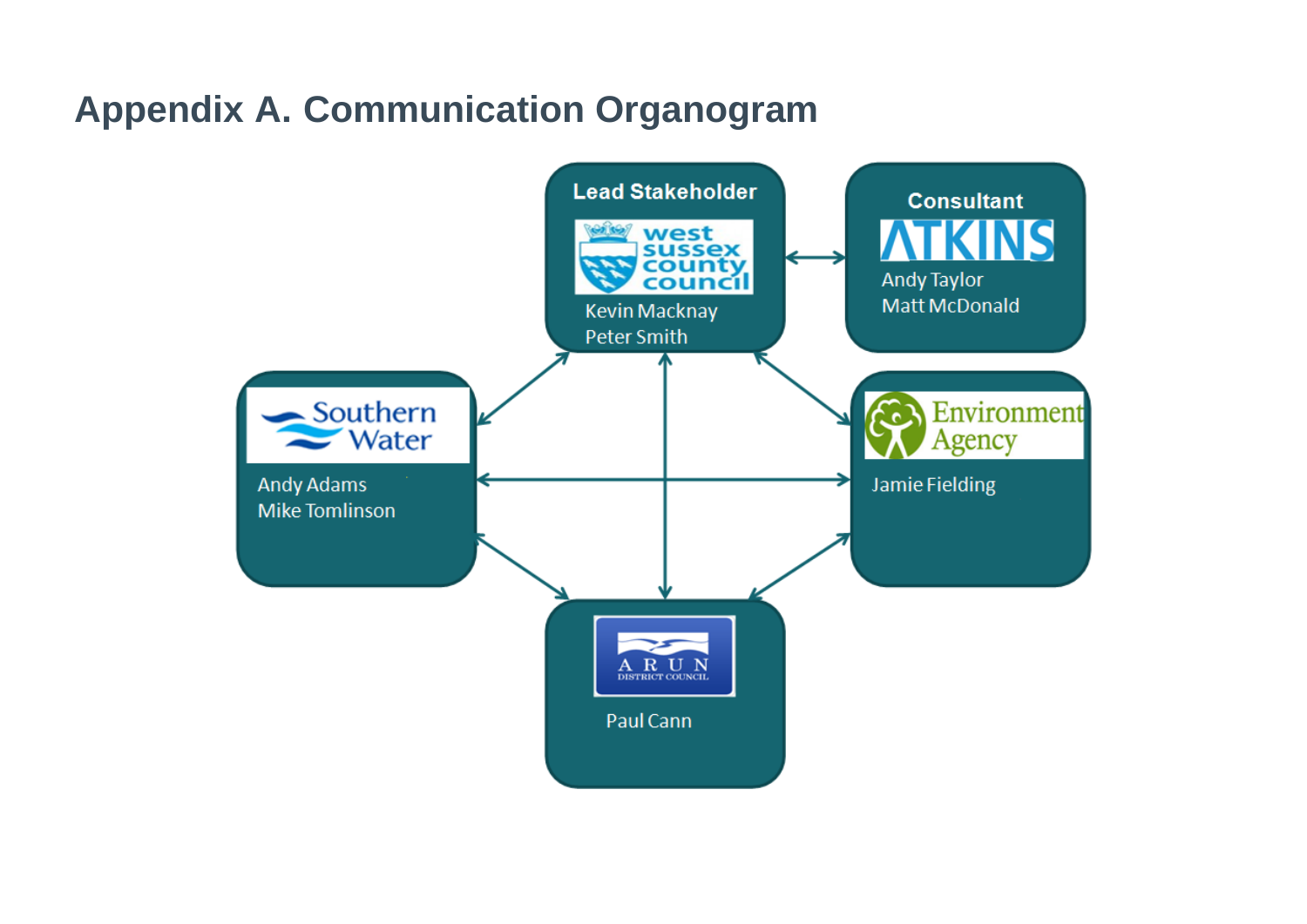## **Appendix B. List of Consultants and Requirements**

<span id="page-14-0"></span>

|                                      | <b>Communication Method</b> |                |               |                |              |               |              |
|--------------------------------------|-----------------------------|----------------|---------------|----------------|--------------|---------------|--------------|
| <b>Stakeholders</b>                  | <b>Meetings</b>             | <b>Letters</b> | <b>Emails</b> | <b>Reports</b> | <b>Phone</b> | <b>Verbal</b> | <b>Press</b> |
| <b>West Sussex County</b><br>Council | $\checkmark$                | $\checkmark$   | $\checkmark$  | ✓              | ✓            |               |              |
| <b>Arun District Council</b>         | ✓                           | ✓              | $\checkmark$  | $\checkmark$   | $\checkmark$ | ✓             |              |
| <b>Environment Agency</b>            |                             |                | ✓             |                |              |               |              |
| Southern Water                       | ✓                           | ✓              | ✓             | ✓              | ✓            |               |              |
| <b>Highways Authority</b>            |                             | ✓              | ✓             | ✓              | ✓            | ✓             |              |
| <b>Utilities Companies</b>           |                             | ✓              | ✓             | ✓              | ✓            | ✓             |              |
| <b>Elected Members</b>               | ✓                           | ✓              | $\checkmark$  | ✓              | ✓            |               |              |
| <b>Residents</b>                     |                             | ✓              |               |                |              |               |              |
| <b>Emergency Services</b>            | ✓                           | ✓              |               | $\checkmark$   |              |               |              |
| Landowners/Developers                |                             |                |               |                |              |               |              |